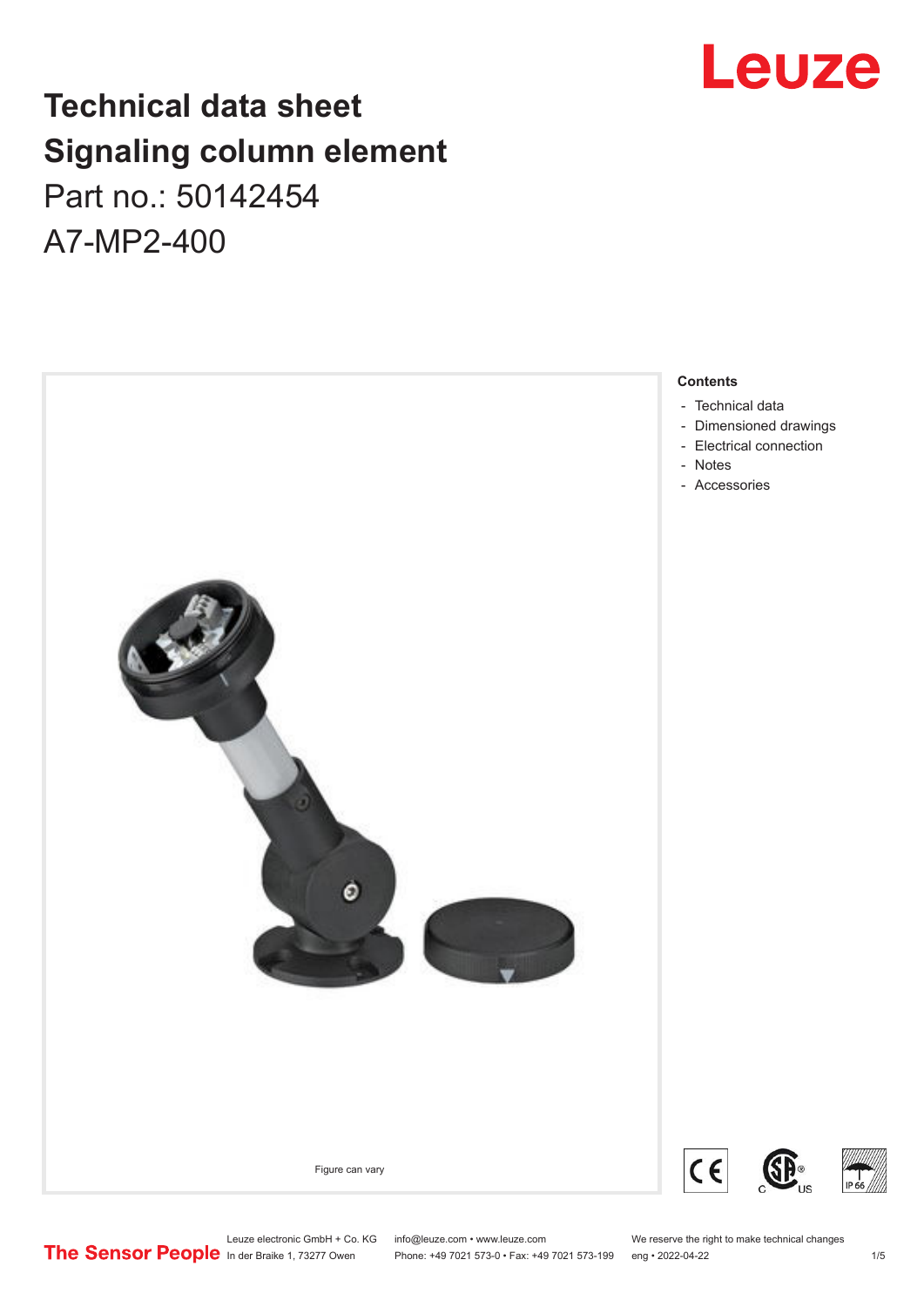**Module holder** One side **Number of end caps** 1 Piece(s)

### <span id="page-1-0"></span>**Technical data**

## Leuze

| <b>Basic data</b>            |                                      | <b>Environmental data</b>      |                                                                             |  |
|------------------------------|--------------------------------------|--------------------------------|-----------------------------------------------------------------------------|--|
| <b>Series</b>                | A7                                   | Ambient temperature, operation | $-1060 °C$                                                                  |  |
| <b>Connection</b>            |                                      | <b>Certifications</b>          |                                                                             |  |
| <b>Number of connections</b> | 1 Piece(s)                           | Degree of protection           | IP 66, Only when mounted on a housing<br>with the same degree of protection |  |
| <b>Connection 1</b>          |                                      | <b>Certifications</b>          | <b>CE</b>                                                                   |  |
| <b>Type of connection</b>    | Terminal                             |                                | <b>CSA</b>                                                                  |  |
| Type of terminal             | Tension spring technology            | <b>Classification</b>          |                                                                             |  |
| <b>Mechanical data</b>       |                                      | <b>Customs tariff number</b>   | 85318070                                                                    |  |
| Design                       | Cylindrical                          | <b>ECLASS 5.1.4</b>            | 27371234                                                                    |  |
| Dimension (Ø x L)            | 70 mm x 500 mm                       | <b>ECLASS 8.0</b>              | 27371234                                                                    |  |
| <b>Housing material</b>      | Plastic                              | <b>ECLASS 9.0</b>              | 27371234                                                                    |  |
| <b>Metal housing</b>         | <b>Aluminum</b>                      | <b>ECLASS 10.0</b>             | 27371234                                                                    |  |
| Net weight                   | 227 <sub>g</sub>                     | <b>ECLASS 11.0</b>             | 27371234                                                                    |  |
| <b>Housing color</b>         | <b>Black</b>                         | <b>ECLASS 12.0</b>             | 27371234                                                                    |  |
|                              | Gray                                 | <b>ETIM 5.0</b>                | EC001259                                                                    |  |
| Design of mounting device    | Base mounting                        | <b>ETIM 6.0</b>                | EC001259                                                                    |  |
| Type of fastening, at system | Screw type / horizontal              | <b>ETIM 7.0</b>                | EC001259                                                                    |  |
|                              | Screw type / vertical                |                                |                                                                             |  |
| Type of mounting device      | 180°, adjustable in intervals of 15° |                                |                                                                             |  |

Leuze electronic GmbH + Co. KG info@leuze.com • www.leuze.com We reserve the right to make technical changes In der Braike 1, 73277 Owen Phone: +49 7021 573-0 • Fax: +49 7021 573-199 eng • 2022-04-22 2 /5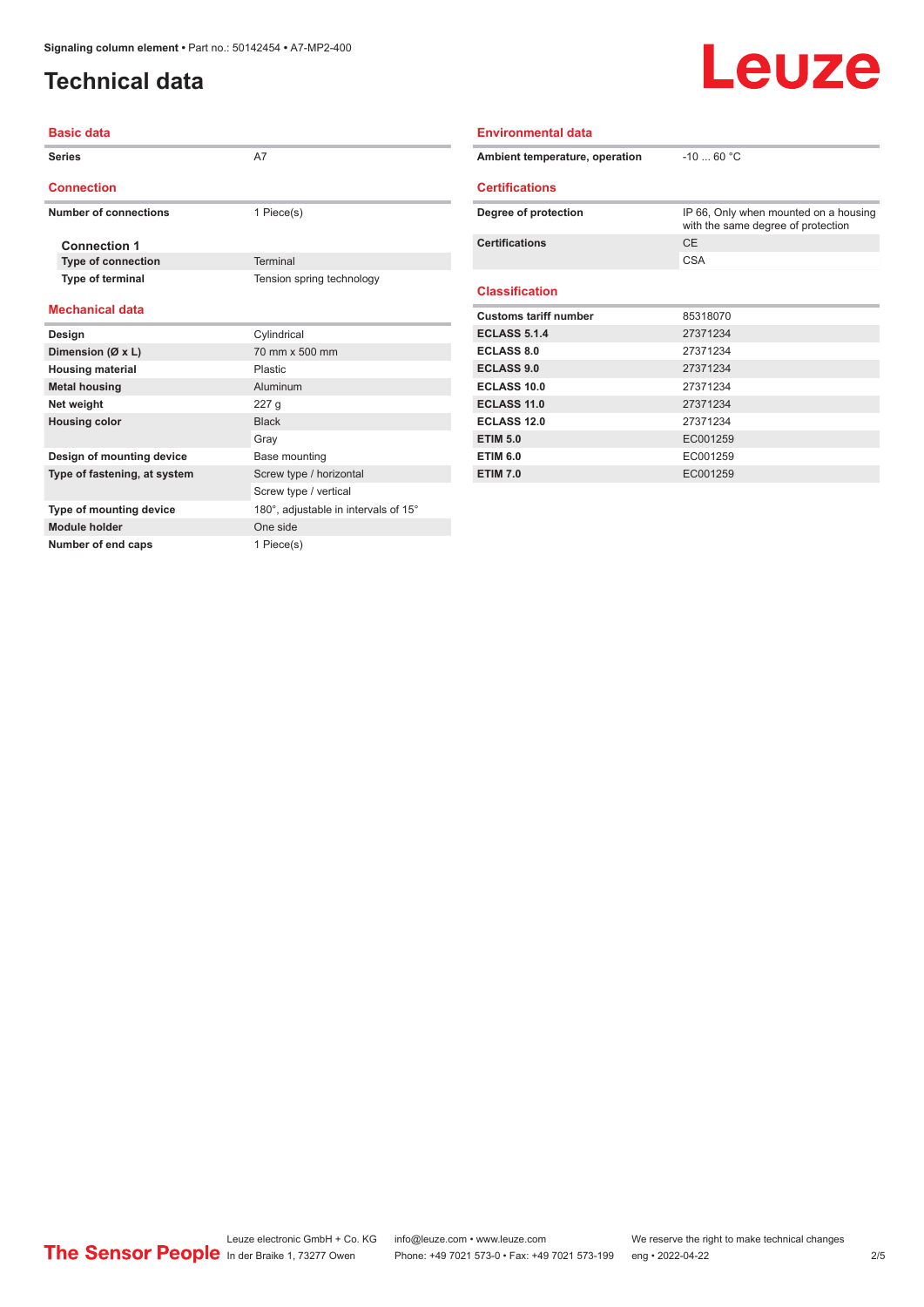### <span id="page-2-0"></span>**Dimensioned drawings**

All dimensions in millimeters



#### **Electrical connection**

#### **Connection 1**

| Type of connection | <b>Terminal</b>           |
|--------------------|---------------------------|
| Type of terminal   | Tension spring technology |
| No. of pins        | $6 - pin$                 |

#### **Terminal Assignment**

| в   | <b>Blue</b>   |
|-----|---------------|
| G   | Green         |
| A   | orange/yellow |
| R   | Red           |
| 0 V | <b>GND</b>    |
| W   | white/buzzer  |

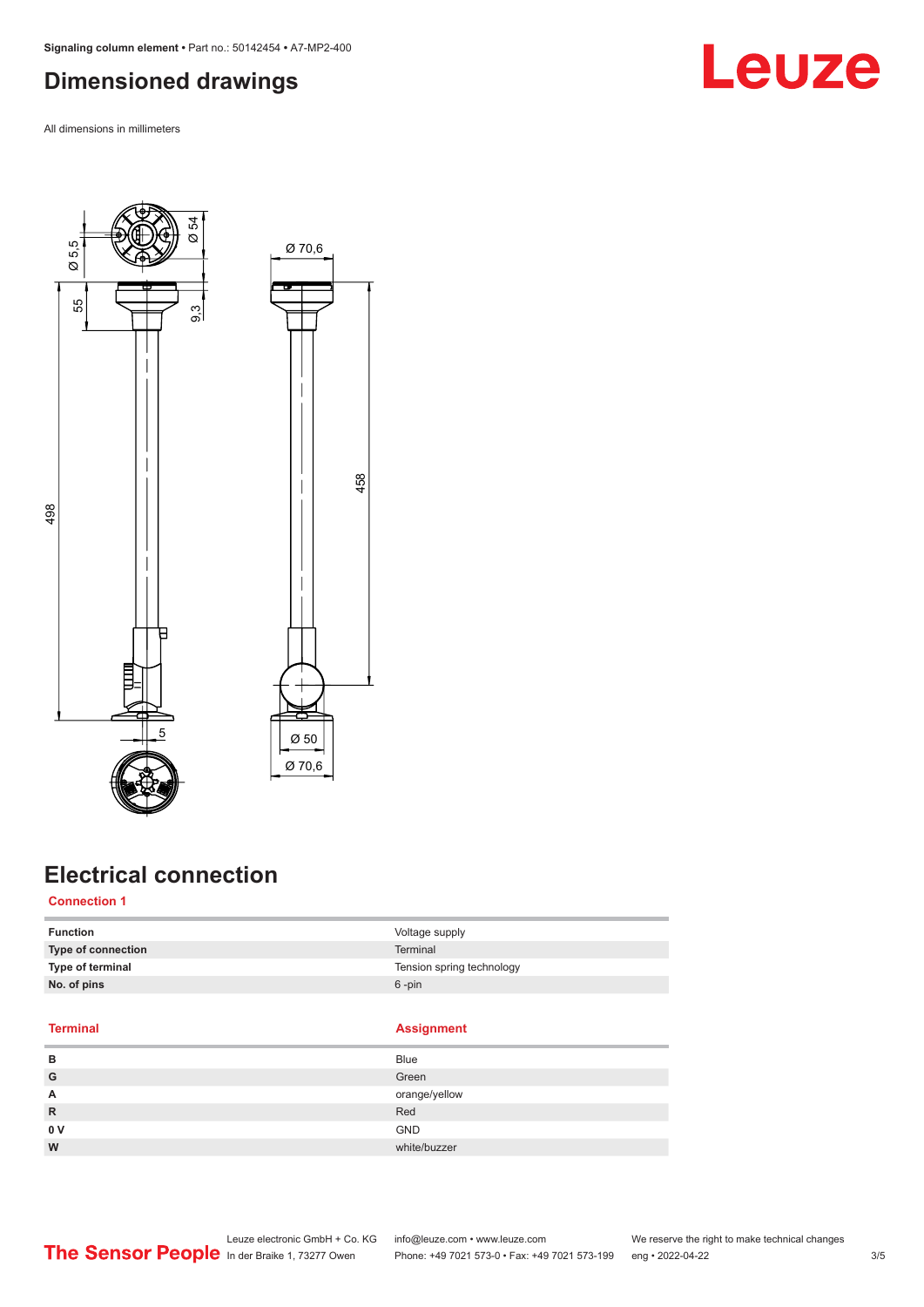#### <span id="page-3-0"></span>**Notes**

# Leuze



#### **Observe intended use!**

 $\%$  This product is not a safety sensor and is not intended as personnel protection.

 $\%$  The product may only be put into operation by competent persons.

 $\%$  Only use the product in accordance with its intended use.

#### **Accessories**

### Mounting technology - Mounting brackets

| Part no. | <b>Designation</b> | <b>Article</b>              | <b>Description</b>                                                                        |
|----------|--------------------|-----------------------------|-------------------------------------------------------------------------------------------|
| 50142896 | A7-MW2             | Signaling column<br>element | Design: L shape<br>Version: Angle, L-shape<br>Fastening, at system: Through-hole mounting |
| 50143660 | A7-MW2.5           | Signaling column<br>element | Design: L shape<br>Version: Angle, L-shape<br>Fastening, at system: Through-hole mounting |

#### **General**

| Part no. | <b>Designation</b> | <b>Article</b>              | <b>Description</b>                                                                                                                                                                                                                                                                                                                                       |
|----------|--------------------|-----------------------------|----------------------------------------------------------------------------------------------------------------------------------------------------------------------------------------------------------------------------------------------------------------------------------------------------------------------------------------------------------|
| 50135462 | A7-V1-BZ1-M        | Signaling column<br>element | Signaling: Acoustic<br>Current consumption, max.: 70 mA<br>Design: Cylindrical<br>Diameter: 70 mm<br>Fastening: Bayonet system<br>Operational controls: DIP switch, 225° potentiometer<br>Ambient temperature: -10  60 °C<br>Degree of protection: IP 66<br>Tone type: Continuous or pulse tone<br>Sound pressure: 100 dB<br>Number of tones: 8 Piece(s) |
| 50138151 | A7-V1-BZ2-S        | Signaling column<br>element | Signaling: Acoustic<br>Current consumption, max.: 30 mA<br>Design: Cylindrical<br>Diameter: 70 mm<br>Fastening: Bayonet system<br>Operational controls: 225° potentiometer<br>Ambient temperature: -10  60 °C<br>Degree of protection: IP 66<br>Tone type: Continuous tone<br>Sound pressure: 105 dB<br>Number of tones: 1 Piece(s)                      |
| 50135457 | A7-V1-DS-R-T       | Signaling column<br>element | Signaling: Optical<br>Current consumption, max.: 50 mA<br>Design: Cylindrical<br>Diameter: 70 mm<br>Fastening: Bayonet system<br>Illuminant: LED/24V<br>Signal image: Continuous light<br>Lens color: Red<br>Angle of radiation: 360°<br>Ambient temperature: -10  60 °C<br>Degree of protection: IP 66                                                  |

Leuze electronic GmbH + Co. KG info@leuze.com • www.leuze.com We reserve the right to make technical changes<br>
The Sensor People in der Braike 1, 73277 Owen Phone: +49 7021 573-0 • Fax: +49 7021 573-199 eng • 2022-04-22

Phone: +49 7021 573-0 • Fax: +49 7021 573-199 eng • 2022-04-22 4/5